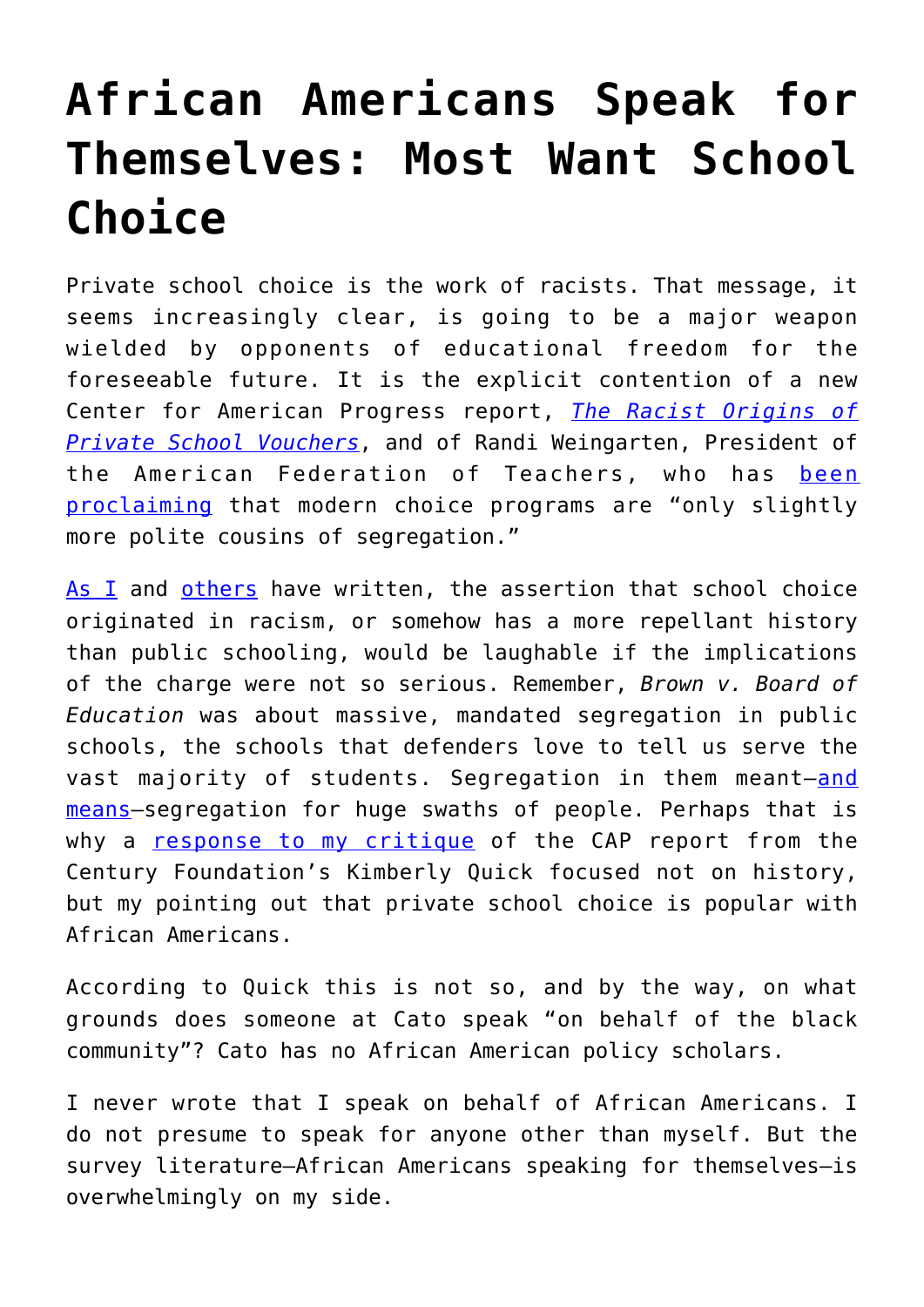To demonstrate that polls do not show majority African American support for private school choice, Quick cites the oft-used question from the annual Phi Delta Kappa poll, which employs wording [notoriously loaded against choice](http://educationnext.org/cooking-the-questions/): "Do you favor allowing students and parents to choose a private school to attend at public expense." "At public expense" sounds like freeloading, and "choose a private school" rather than to choose among schools minimizes the empowerment of families. Not surprisingly, this wording garners only 33 percent African-American support, though that outpaces the general public.

What is much more telling is what the polling reveals when the question is more neutral, which excludes surveys that get both high negative and positive numbers. What follows is not an exhaustive list, and there are other ways to game survey outcomes such as question order, but there have been many, more neutrally worded surveys that have shown that African Americans want private school choice.

The journal *Education Next* has for several years asked questions both neutral and not so neutral to gauge school choice support. As I noted in my initial response to the CAP paper, the 2016 survey found "a whopping [64 percent of African](http://educationnext.org/2016-ednext-poll-interactive/) [Americans](http://educationnext.org/2016-ednext-poll-interactive/) supported 'a tax credit for individual and corporate donations that pay for scholarships to help low-income parents send their children to private schools.'" The [2015](http://educationnext.org/2015-ednext-poll-interactive/) [survey](http://educationnext.org/2015-ednext-poll-interactive/) revealed that 58 percent of African Americans favored a program "that would give all families with children in public schools a wider choice, by allowing them to enroll their children in private schools instead, with the government helping to pay the tuition." 66 percent supported a similar program just for low-income families, and even when using wording closer to PDK's, pluralities of African Americans supported it. In 2016 EdChoice asked [three forms of a](https://www.edchoice.org/wp-content/uploads/2016/11/2016-10_SIA-Poll-Update.pdf#page=40) [question](https://www.edchoice.org/wp-content/uploads/2016/11/2016-10_SIA-Poll-Update.pdf#page=40) about vouchers, and the composite average was 61 percent of African Americans favoring them.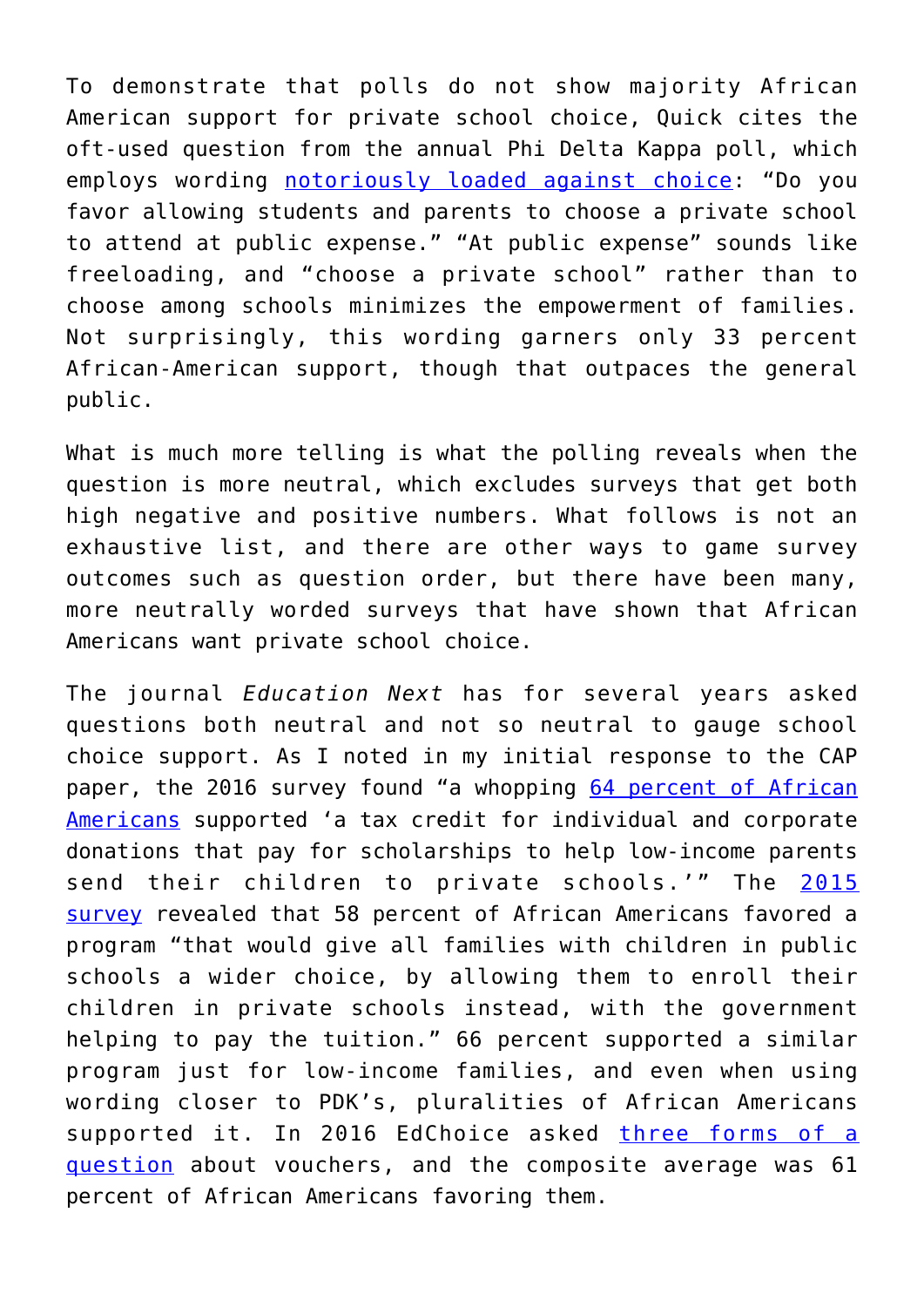The Black Alliance for Educational Options has also conducted polling, with very straightforward wording, such as "do you support or oppose parent choice," and "do you support school vouchers/scholarships?" Asking African Americans in New Jersey, Tennessee, Alabama, and Louisiana these questions, in 2015 BAEO [reported support](http://www.baeo.org/?ns_ref=11&id=7335) ranging from 61 percent to 65 percent, depending on the state.

 $\pmb{\times}$ 

Of course, EdChoice and BAEO advocate for school choice, and *Education Next* features many choice proponents. But some of the longest running evidence of African-American support for choice comes from the [Joint Center for Political and](http://jointcenter.org/about/about) [Economic Studies,](http://jointcenter.org/about/about) "a non-partisan, non-profit public policy organization that supports elected officials and policy experts who serve communities of color across the country." Over many years it has consistently found plurality to significant majority African-American support for choice. Its most recent poll of which I am aware, [conducted in 2008,](http://jointcenter.org/sites/default/files/Education_0.pdf) reported that 63 percent of respondents said "yes" when asked if they "support vouchers." At least [in 2000,](http://www.ifajs.org/record/polls/Joint_Center_2000_National_Opinion_Poll.pdf) the exact question asked was, "Would you support a voucher system where parents would get money from the government to send their children to the public, private, or parochial school of their choice?" (I haven't been able to confirm the question for other years.)

Perhaps all of this is why Quick's colleague Richard Kahlenberg recently said in answer to a question I asked about black support for school choice, his understanding of the polling was the same as mine: African Americans want choice. (Or so I recall—I'm not sure if event [video will be up](https://www.americanprogressaction.org/events/2017/07/07/167980/school-vouchers-segregation/) to confirm this.) Indeed, Quick herself concedes that "it makes sense that black and brown families, too often lacking options beyond segregated, under resourced, and underperforming schools, would want alternative options for their children."